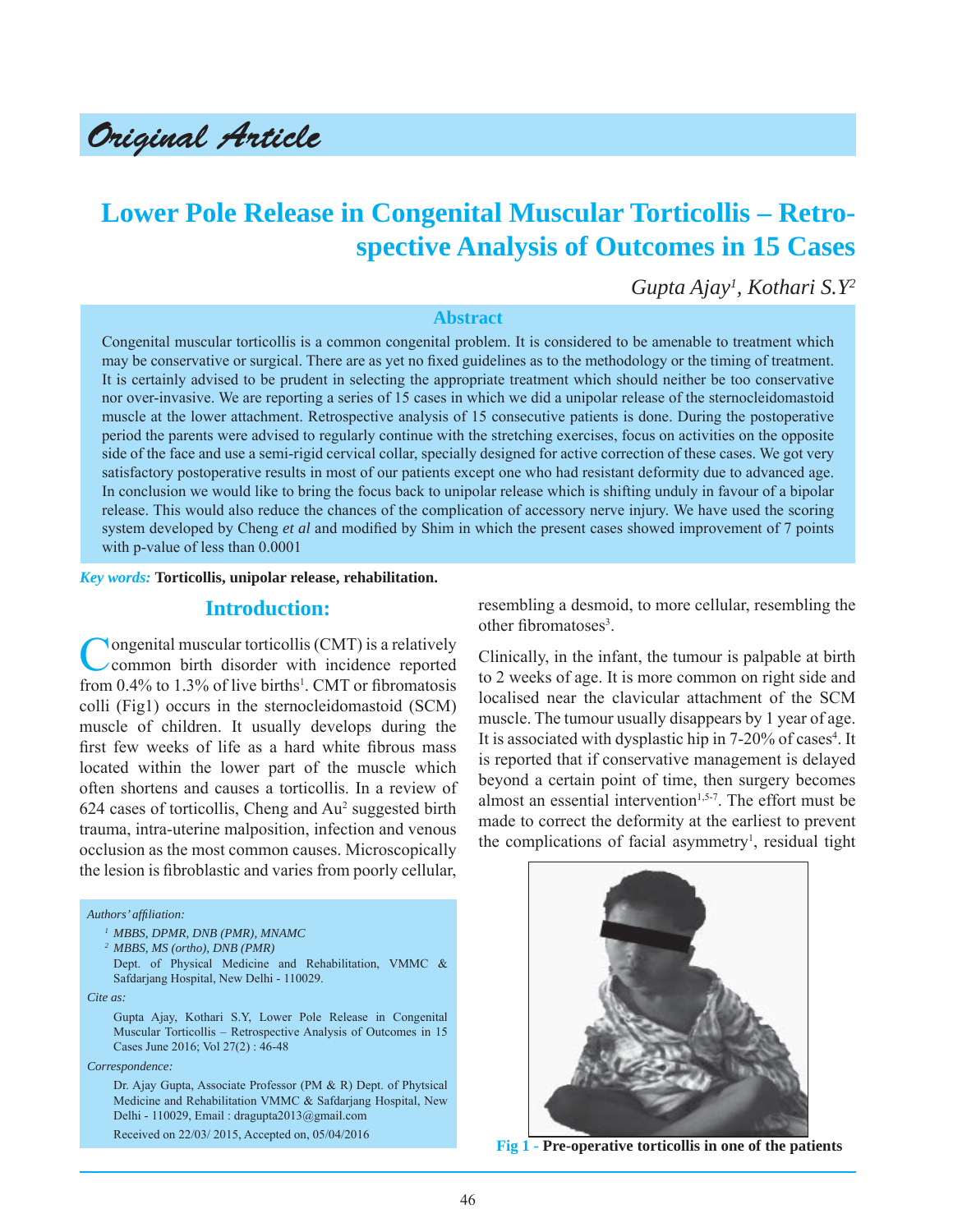bands<sup>8</sup>, unsightly scars, loss of contour of neck<sup>9</sup> and altered visual fixation

#### **Materials and Methods:**

We are presenting a retrospective analysis of a series of 15 cases of CMT who were treated surgically in the department during the period from January 2005 to October 2007. The patient selection criterion followed for this procedure was children between 2 and 14 years of age presenting after a reasonable trial of stretching. Exclusion criterion was any previous surgical intervention done on the child. In this series of 15 patients, 7 were males and 8 were females with mean age of 6.9 years (range 3-12years). Eight cases had right sided while 7 had left sided CMT. Mean follow-up duration was 5.1 months (range 1-11 months). We have used the clinical assessment tool devised by Cheng *et al*<sup>10</sup> and later modified by Shim *et al*<sup>11</sup>.

Unipolar SCM release at the lower pole (sternoclavicular head) was done in all 15 cases. The position of the patient was supine with the head supported in mild extension and lateral rotation. A skin incision was placed transversely 2cm above the clavicle. Protecting external jugular vein, the platysma was divided in the line of incision to enter deep cervical fascia. The two heads of SCM were identified. The tight bands and the muscle were divided. Intra-operative range of motion of the neck was assessed at this stage and any residual bands identified were also removed. Postoperative care consisted of use of a semi-rigid cervical collar, specially designed for active correction. Stretching exercises were started on third postoperative day. The patients were all discharged on 5th postoperative day with home exercise programme and cervical collar continued for 3-6 months.

#### The results obtained in this series of patients are tabulated using the modified Chang's score in Table 1. One case (case No 13) has been excluded from analysis as he was 14 years age and needed bipolar release, later on. Nine parameters have been analysed; the average value of each parameter is given with the score as described by Cheng *et al* and Shim *et al*11. The average pre-operative score in the patients was 10 which improved to 17 (p<0.0001) during the follow-up period after surgery. The overall results can thus be classified as excellent. Rotational deficit range reduced from pre-operative  $13+4.6^{\circ}$  to  $4+3.4^{\circ}$  postoperatively with lateral bending deficit reducing from an average of  $18+4.7^{\circ}$  to  $7+4.6^{\circ}$ . The subjective assessment of the patient in this series of 15 cases was good to excellent (Fig 2) all through except the thirteenth case where the results were poor (this patient was later followed up with upper pole release as well and excluded from this analysis). The p-value for rotational deficit, lateral bending and head tilt is <0.0001 using single tailed paired Chi-square T test implying significant improvement.

**Results :**

#### **Discussion:**

There has been a lot of debate on the modality of treatment for congenital infantile torticollis with a shifting of opinion in favour of a bipolar release. Cheng *et al*12. in 2001 reported a multivariate study on these patients and concluded that stretching of the contracted muscle is possible up to one year of age but recommended a bipolar release after this age for adequate correction. We chose unipolar release in the patients over 2 years of age who did not improve despite a reasonable period of stretching. Similar opinion of increased requirement of SCM muscle lengthening after the age of 1 year has **Table 1:** *Summary of Results in 15 Patients*

| <b>Clinical findings</b> | <b>Pre-operative</b> |                | <b>Postoperative</b> |        |
|--------------------------|----------------------|----------------|----------------------|--------|
|                          | <b>Values</b>        | Score*         | <b>Values</b>        | Score* |
| Rotational deficit       | 13                   |                | 4                    |        |
| Lateral bending deficit  | 18                   |                | −                    |        |
| Facial asymmetry         | Mild                 | $\overline{2}$ | Mild                 |        |
| Scar                     | -                    | 3              | Mild                 |        |
| <b>Band</b>              | -                    |                | Nil                  |        |
| Head tilt                | Moderate             |                | N <sub>o</sub>       |        |
| Subjective assessment    |                      |                | Good                 |        |
| Total                    | Fair                 | 10             | Excellent            |        |

*(\*Rounded of values)*